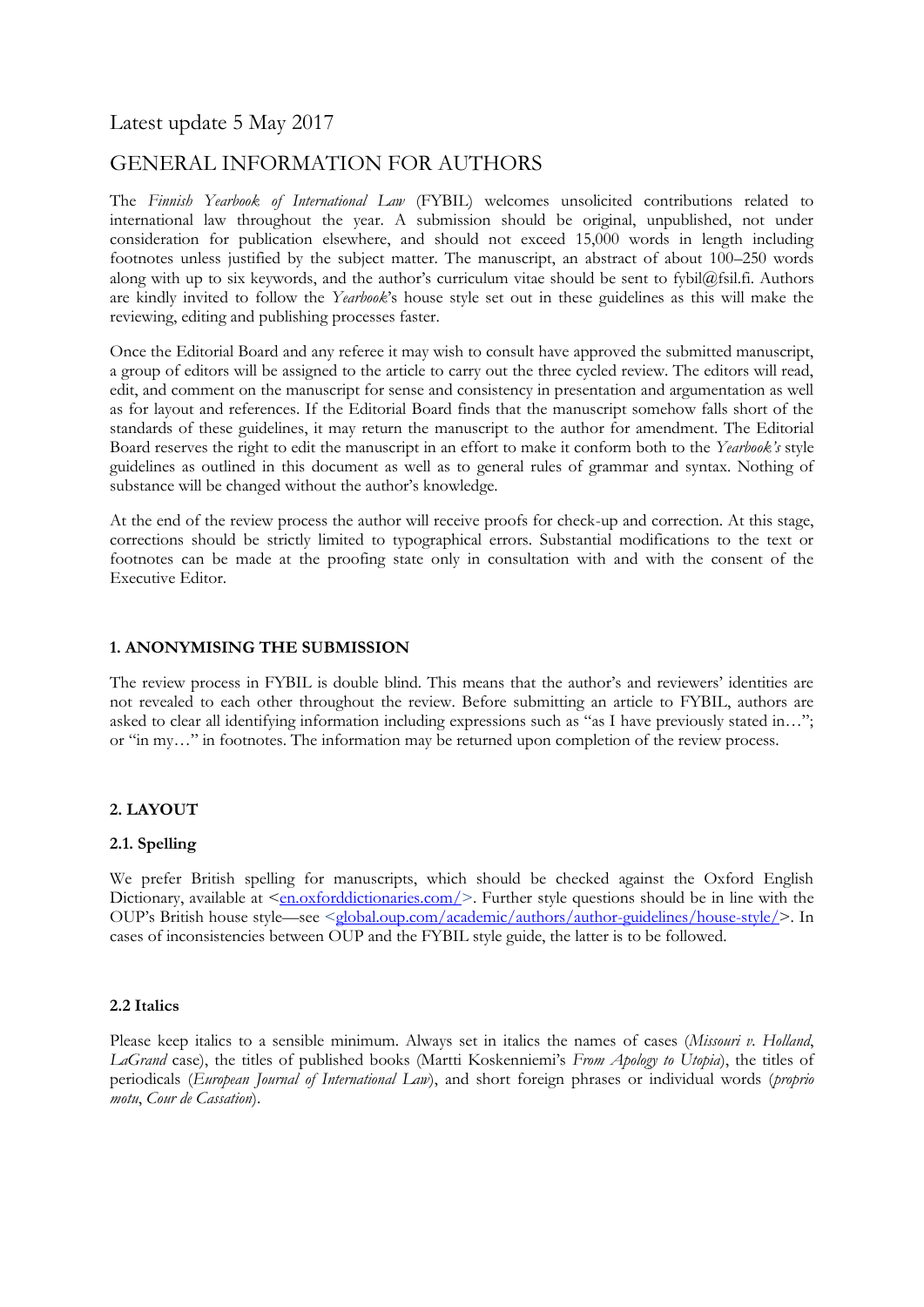### **2.3. Abbreviations**

Generally, abbreviations should be followed by a full stop (Doc., No., para., ed.) unless the abbreviation includes the last letter of the word (paras, eds, Mr). Where a shortened form is an acronym in capital letters, no full stops are required (UN, WHO, EEC, ECHR).

Acronyms and shortened titles should be introduced when they first appear ('Global Environment Facility (GEF)', 'Community Charter of the Fundamental Social Rights of Workers (hereinafter the 'Social Charter')').

The titles of periodicals should not be abbreviated but given in full. As an exception, the titles of widely used law reports, treaty series, and official journals may be abbreviated (ECR, CMLR, ECHR, OJ, UNTS, LNTS, ETS, ILM, ILR, RIAA). Academic journals should be given in full.

### **2.4. Quotations**

Direct quotations should be enclosed in inverted commas (' ') and run in the text. Double quotation marks ("") are to be used inside inverted commas for a quote within a quote. Quotations of more than four lines should be printed as a separate paragraph and indented with no inverted commas. Omission points should be styled as three periods (…). Omission points should not be included at the beginning or end of quotations. When a letter must be changed from upper to lower case, or *vice versa*, enclose it in brackets; substituted words or letters and other inserted material should also be bracketed:

[T]he Court cannot remedy a deficiency if, in order to do so, it has to exceed the bounds of [normal judicial activity].

Quotations must be verbatim from the original source, even if the original contains an error; this can be identified by the use of '[*sic*]'. A change of emphasis (e.g. by adding or removing italics) should be clarified in the footnote. If the quote is a translation, the translator should be specified in the footnote.

## **2.5. Footnotes**

Please keep footnotes brief, giving source references with as little additional matter as possible. Discursive notes should be avoided by incorporating the material into the main text where possible, or omitting it altogether.

Footnote indicators should follow all punctuation:

The Court first formulated the notion in the *Barcelona Traction* case of 1970.<sup>1</sup>

### **2.6. Headings**

We do not normally expect more than three levels of heading within an article. In headings we prefer the use of initial capitals for all words except prepositions and articles, and all words that contain five letters or more. All headings and subheadings should be in regular font (that is without bold or italic stylisation or underlining). If headings are numbered, they should be in the following format:

1. Part One

1.1. First Section

1.1.1. First Sub-Subsection

A table of contents is not required.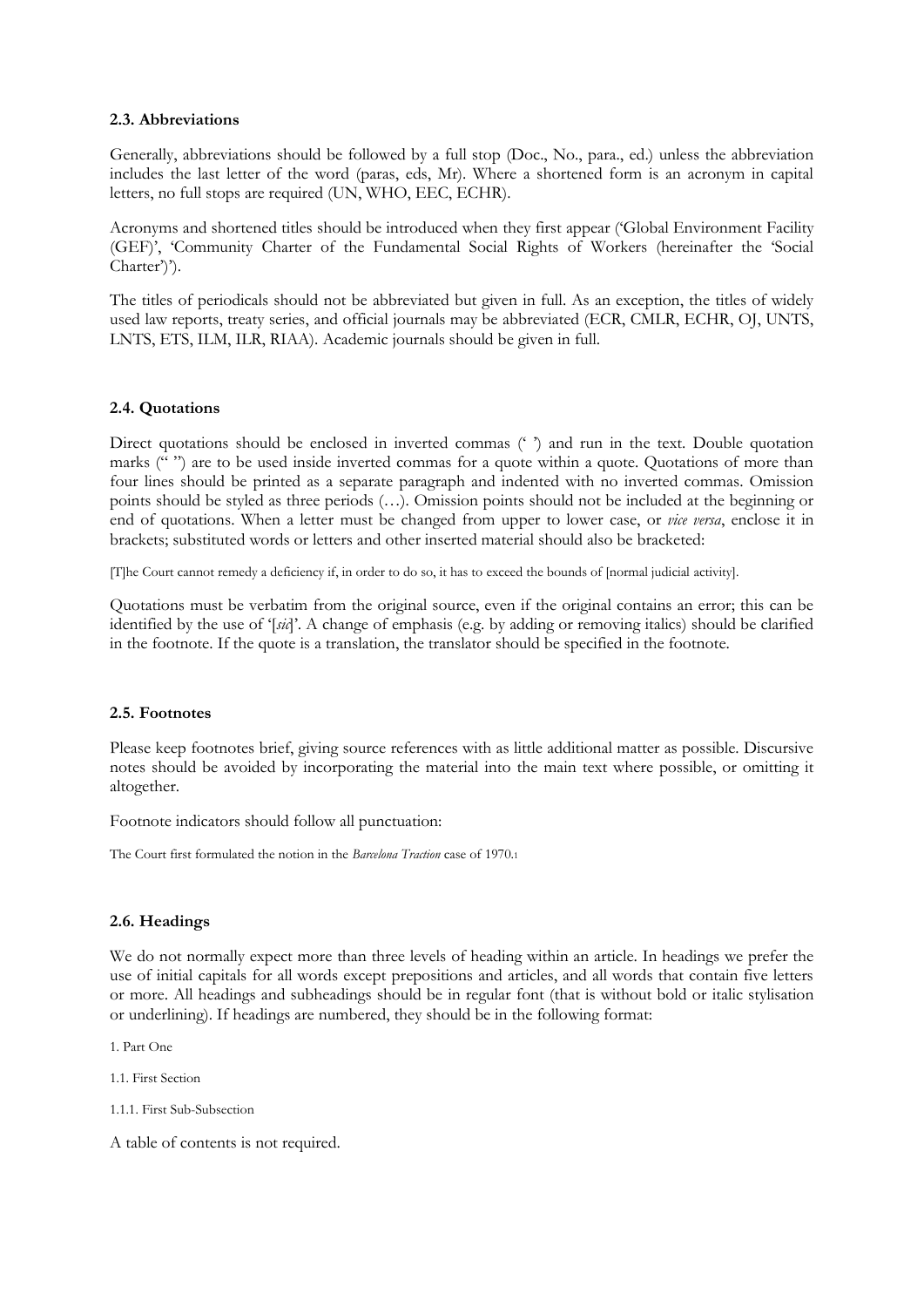### **3. REFERENCES TO LITERATURE**

A source should be given a full reference the first time it is mentioned; a shortened reference can be used subsequently. There should be no full-stop at the end of footnotes, unless following a complete sentence (which should be avoided if possible – see **2.5. Footnotes**). All page references should keep two digits (i.e. 10-17, 345-48, **but** 399-405).

For sources not covered in this guide, OSCOLA can be relied upon (see [https://www.law.ox.ac.uk/research-subject-groups/publications/oscola\)](https://www.law.ox.ac.uk/research-subject-groups/publications/oscola). In cases of inconsistencies between OSCOLA and the FYBIL style guide, the latter is to be followed.

#### **3.1. Books**

#### **[Full Name], [Title] [(edn., place of publication: publisher, year)] [page reference if a direct quotation]**

H. L. A. Hart, *The Concept of Law* (2nd edn, Oxford: Oxford University Press, 1994) 76

Gregory H. Fox and Brad Roth (eds), *Democratic Governance and International Law* (Cambridge: Cambridge University Press, 1996)

#### **3.2. Translated Books**

#### **[Full Name], [Title] [(edn., translator, place of publication: publisher, year)] [page reference if a direct quotation]**

Carl Schmitt, *The Concept of the Political* (first published 1932) (George Schwab translator, Chicago: University of Chicago Press, 1996) 79

### **3.3. Book Chapters**

#### **[Full Name], ['Title of chapter'] [Full list of editors (eds)] in [Title], [volume] [(edn., place of publication: publisher, year)] [page reference if a direct quotation]**

Karl Zemanek, 'What is "State Practice" and Who makes it?' in Ulrich Beyerlin, Michael Bothe, Rainer Hofmann and Ernst-Ulrich Petersmann (eds), *Recht zwischen Umbruch und Bewahrung: Festschrift für Rudolf Bernhardt*, vol. II (2nd edn, Berlin: Springer, 1995)

Subsequent citations should treat the chapter like a journal article and the edited collection like a book:

Zemanek, 'What is "State Practice"' 35

Theodore Meron, 'On Custom and the Antecedents of the Martens Clause in Medieval and Renaissance Ordinances of War', in Beverlin, Bothe, Hofmann, and Petersmann (eds), *Recht zwischen Umbruch und Bewahrung*

### **3.4. Journal Articles**

#### **[Full Name], ['Title'] [(Year) Volume Full Name of Journal First page], [page reference if a direct quotation]**

Jan Klabbers, 'Cat on a Hot Tin Roof: The World Court, State Succession and the Gabčikovo-Nagymaros Case' (1998) 11 *Leiden Journal of International Law* 345, 348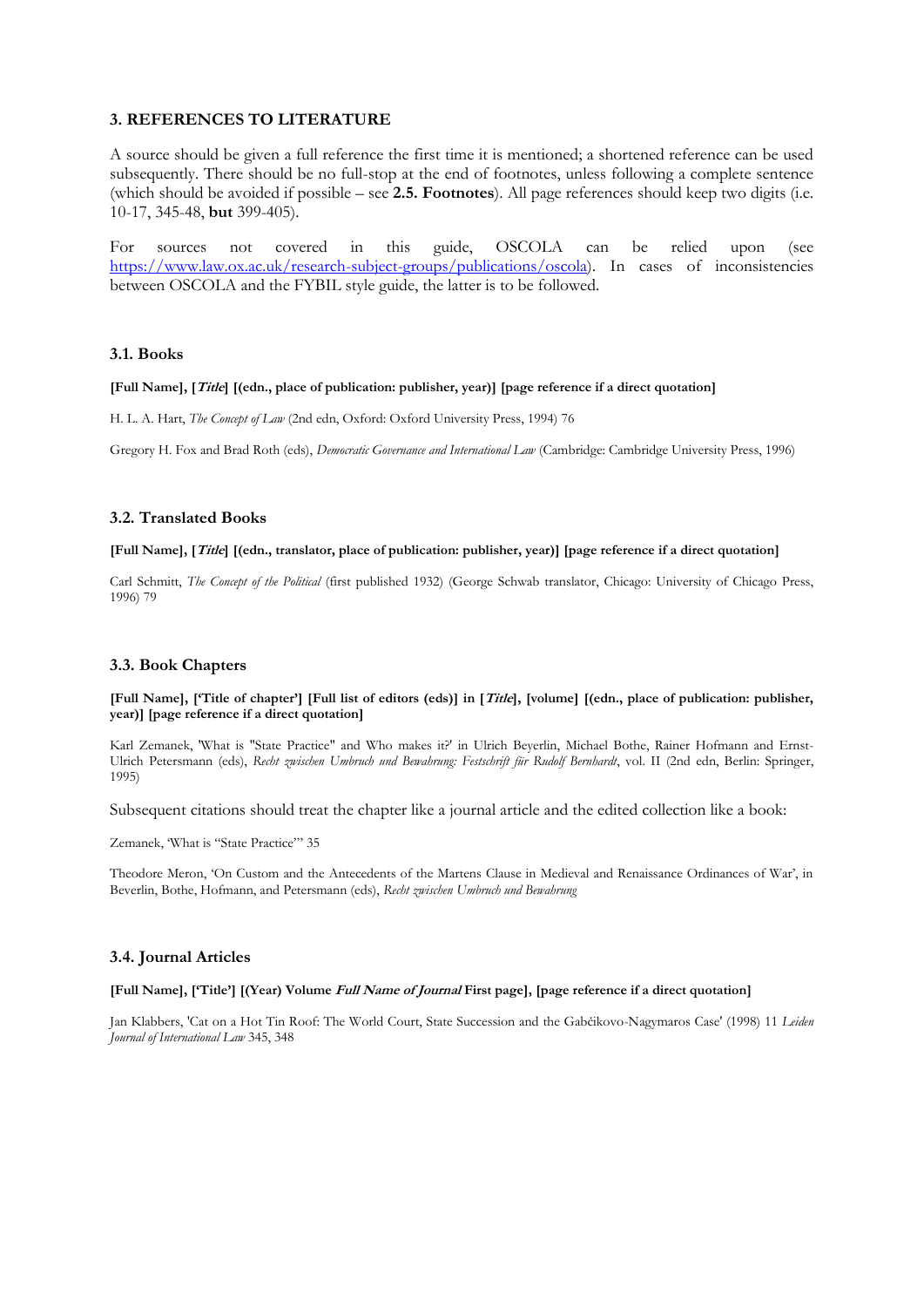### **3.5. Newspapers, Bulletins, Newsletters, etc.**

#### **[Full Name], ['Title'], [Newspaper], [Date], [page reference if a direct quotation]**

John Dainton, 'The World: Intervening with Elan and No Regrets', *New York Times*, 26 June 1994, D3

Online news sources should be treated as newspapers, where possible, with the URL at the end:

Antony Zurcher, 'Is Trump's immigration order legal?', *BBC News*, 6 February 2017, <http://www.bbc.com/news/world-uscanada-38766364>

### **3.6. Online Sources**

A reference to an online source should be given in the most appropriate citation style listed above. The URL, omitting 'http://', should be added within chevrons. The date the material was last consulted should also be given:

#### **[Full Name], ['Title'], [<URL>] [(Visitation Date)]**

Maria Urruzola, 'In the name of Human Rights: Big Brother's name was NATO', <www.lolapress.org/artenglish/urrue11.html> (visited 10 May 2001)

If the last access date is the same for all online sources in the article, this may be mentioned in the first footnote, omitting the dates from all subsequent footnotes. For example:

References to online sources are accurate as of 2 January 2009.

#### **3.7. Other Literary Sources**

Susan Marks, 'The Riddle of All Constitutions: A Study of Democratic Ideas in International Law' (PhD thesis, University of Cambridge, 1996) 117

Shahar Lifshitz, 'Exploitation and Rescue', NYU Global Law Working Paper GLWP 02/07 (2007)

### **3.8. Subsequent Shortened References to Sources**

Subsequent citations in the notes to a source already given in full should take a shortened form:

# **[Surname], [Title/'Title'], [page reference if a direct quotation]**

MacLeod, Hendry and Hyett, *External Relations*, 6

Klabbers, 'Cat on a Hot Tin Roof', 350

*Op*. *cit*., *loc*. *cit*., *supra* and *idem* should not be used.

*Ibid*. may be used; it must always refer to the immediately preceding reference only: *Ibid*., 37

#### **3.9. Miscellaneous**

*ff* can be used to refer to subsequent pages or paragraphs, although preferably the citation would refer to exact pages or paragraphs.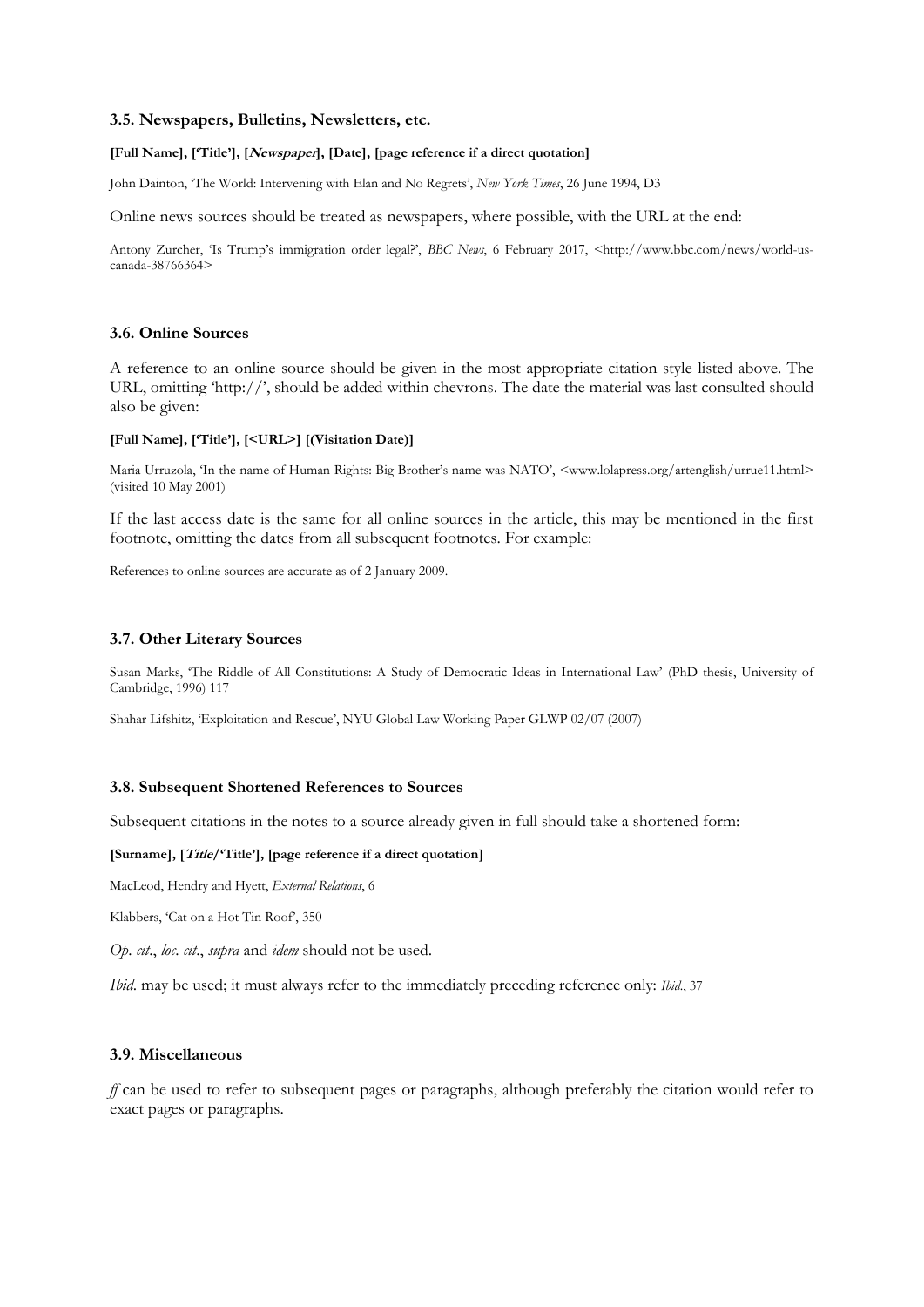### **4. REFERENCES TO LEGAL DOCUMENTS**

### **4.1. Treaties**

Treaties should be cited to a publication where they may be consulted (e.g. UNTS, ILM):

Article 25(3), Vienna convention on the Law of the Treaties, 23 May 1969, in force 27 January 1980, 1155 UNTS 331; (1969) 8 ILM 679; UKTS (1980) 58

#### **4.2. Resolutions of International Organisations**

References to resolutions or comparable instruments of international organisations should include the document's title (if any), type, number and the date of adoption:

Declaration on Principles of International Law Concerning Friendly Relations and Co-operation among States in Accordance with the Charter of the UN, GA Res. 2625 (XXV), 24 October 1970 SC Res. 181, 7 August 1963

ECOSOC Res. 3, 4 May 1981

### **4.3. European Union Law**

EU/EC material (directives, regulations, Commission decisions and Commission notices) should be cited to the English-language version of the *Official Journal* (OJ):

Article 8(2) of the Merge Control Regulation, Council Regulation 4064/89, OJ 1989 No. L395, 21

Council Directive 89/622/EEC of 13 November 1989 on the approximation of the laws, regulations and administrative provision

of the Member States concerning the labelling of tobacco products, OJ 1989 No. L359, 15 November 1989

Council Directive 87/102/EEC of 22 December 1986 on consumer credit, OJ 1987 No. L42 12 February 1987

#### **4.4. Other Legal Documents**

References to miscellaneous documents of international organisations should mention the document's author (if named), title, official number and date:

Annual Report of the Secretary-General on the Work of the Organization, UN Doc. A/45/870 (1990), Annex, 10

*Renewing the United Nations: A Programme for Reform*, Report of the Secretary-General, UN Doc. A/51/950 (14 July 1997), paras 170 and 172

Report of the International Law Commission on the Work of Its Fifty-second Session, UN Doc. A/55/10 (2000)

Alain Pellet, *First Report on the Law and Practice Relating to Reservations to Treaties*, UN Doc. A/CN.4/470 (30 May 1995), para. 109

#### **5. REFERENCES TO CASE LAW**

#### **5.1. ICJ, PCIJ, and Arbitration Panels**

Preferably, cases should be cited to the official reporter of the court, or, in case of an arbitral award, preferably to the *Reports of International Arbitral Awards* (RIAA):

*Military and Paramilitary Activities in and against Nicaragua (Nicaragua v. United States)* (Provisional Measures), ICJ Reports (1984) 169, para. 93

*Legal Consequences for States of the Continued Presence of South Africa in Namibia (South West Africa) notwithstanding Security Council Resolution 276 (1970)*, Advisory Opinion, ICJ Reports (1971) 16, Dissenting Opinion of Judge Fitzmaurice, 294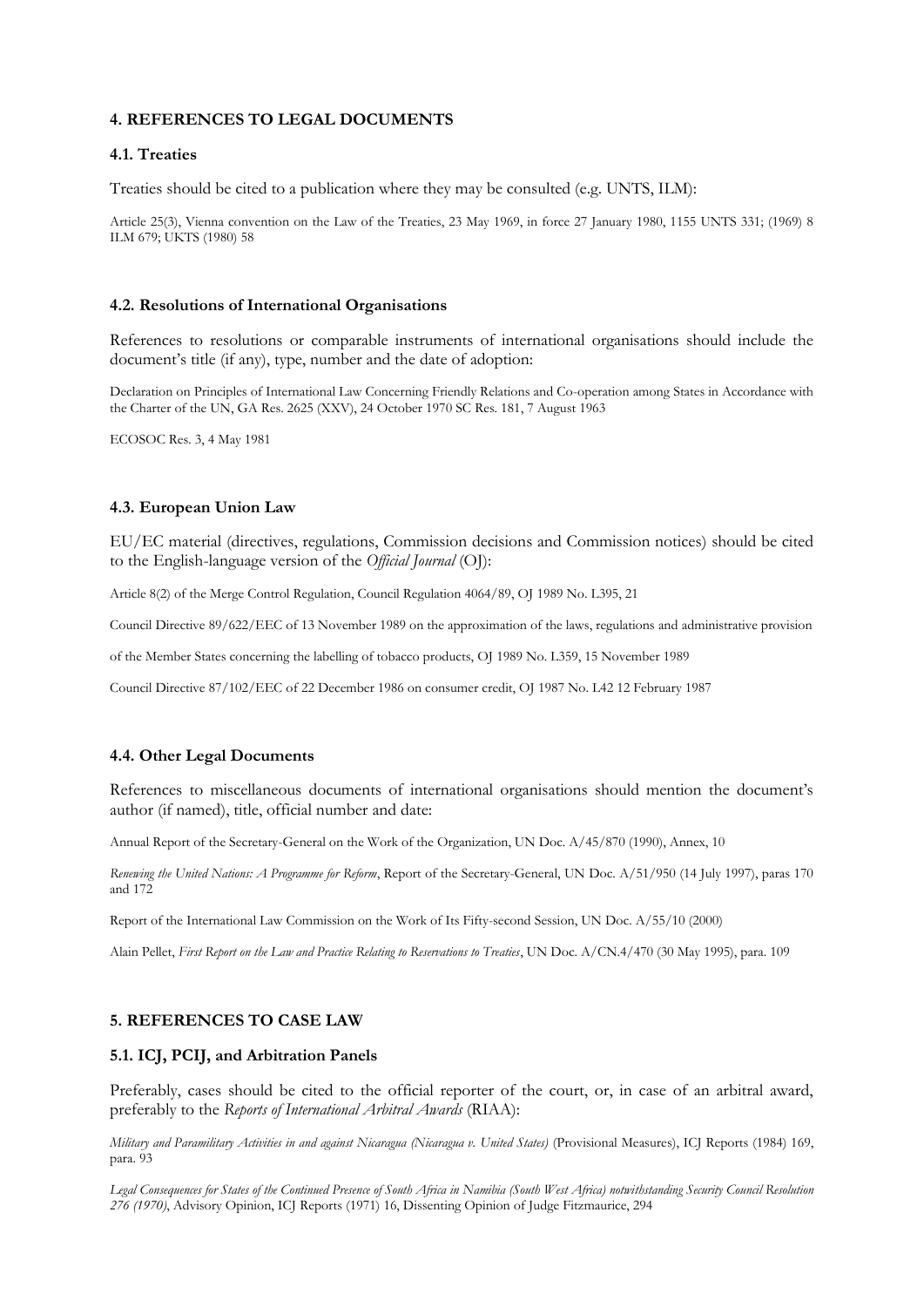*Gabčikovo-Nagymaros Project (Hungary/Slovakia)*, ICJ Reports (1997) 7, Separate Opinion of Vice-President Weeramantry, 102

*Nationality Decrees in Tunis and Morocco*, Advisory Opinion, PCIJ Series B, No. 4 (1923) *The Case of the SS Lotus* (France/Turkey), PCIJ Series A, No. 10 (1927), 23

*Rights of Minorities in Upper Silesia (Minority Schools) (Germany v. Poland)*, PCIJ Series A, No. 15 (1928), Dissenting Opinion of Judge Huber, 53

*Case Concerning the Air Service Agreement of 27 March 1946 between the United States of America and France (France/United States)*, 18 RIAA (1978) 417, 428

If the official report of a case is not (yet) available, the opinion may be cited by indicating the type of the document and its date:

*Case Concerning Pulp Mills on the River Uruguay (Argentina v. Uruguay) (Provisional Measures)*, ICJ Order (13 July 2006), para. 62

### **5.2. ECJ and CFI**

ECJ and CFI cases should be cited to the *European Court Reports* (ECR) as follows:

Case 148/48, Pubblico Ministerio v. Tullio Ratti [1979] ECR 1629; [1980] 1 CMLR 96

#### **5.3 Human Rights Bodies**

*Banković et al. v. Belgium et al.*, Application no. 52207/99, European Court of Human Rights, Grand Chamber, Decision (12 December 2001), para. 71

*Handyside v. United Kingdom*, Application no. 5493/72, European Court of Human Rights, Judgment (7 December 1976), para. 36

*Lopez Burgos* v. *Uruguay*, Communication no. R.12/52, Human Rights Committee, Views (6 June 1979), UN Doc. Supp. No. 40  $(A/36/40)$  (1981), 176

*Coard et al.* v. *United States*, Case no. 10.951, Inter-American Court of Human Rights, Report (29 September 1999), para. 37

#### **5.4. International(ised) Criminal Tribunals**

*Prosecutor v. Lubanga Dyilo*, Doc. no. ICC-01-04-01-06-1453, Appeals Chamber, Decision on the Participation of Victims in the Appeal (6 August 2008)

*Situation in Darfur*, Doc. no. ICC-02/05-46, Decision on the Designation of a Single Judge (2 February 2007)

*Prosecutor v. Tadić*, Case no. IT-94-1-A, ICTY Appeals Chamber, Decision on the Defence Motion for Interlocutory Appeal on Jurisdiction (2 October 1995), para. 87

*Prosecutor v. Akayesu*, Case no. ICTR-96-4-T, Trial Chamber, Judgment (2 September 1998)

#### **5.5. WTO**

Panel Report, *European Communities – Anti-Dumping Measure on Farmed Salmon from Norway*, WT/DS337/R, adopted 15 January 2008

Appellate Body Report, *United States – Import Measures on Certain Products from the European Communities*, WT/DS165/AB/R, adopted 10 January 2001, DSR 2001:I, 373